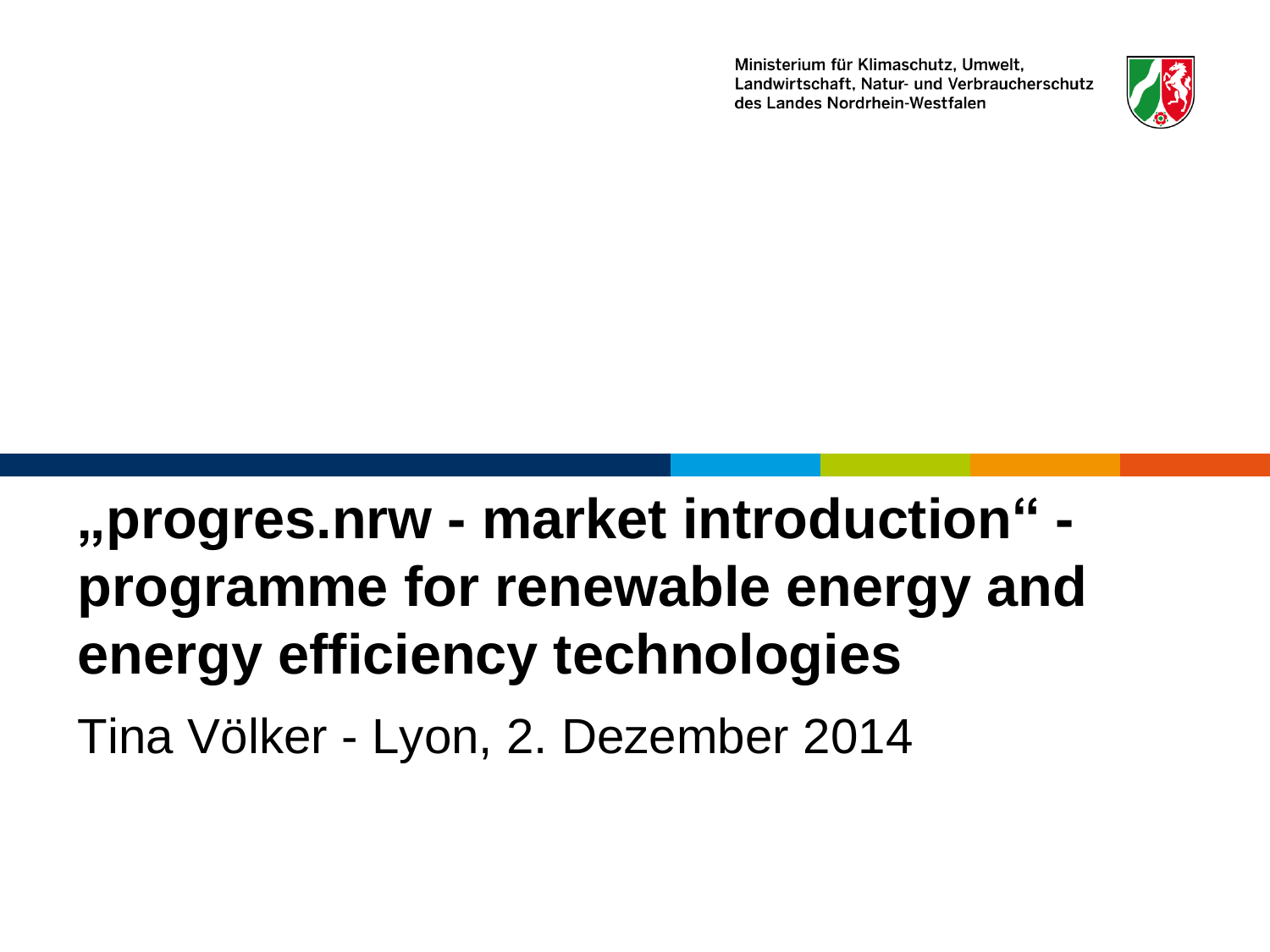Ministerium für Klimaschutz. Umwelt. Landwirtschaft, Natur- und Verbraucherschutz des Landes Nordrhein-Westfalen



## **North-Rhine Westphalia (NRW) – facts and figures**

- **34.000 square meters**
- **18 million inhabitants**
- 1/3 of Germany's energy is being produced in NRW
- **Energy sources: mainly hard coal and lignite > high**  $CO<sub>2</sub>$  **emissions**
- Ambitious  $CO<sub>2</sub>$  emission reduction and renewable energy targts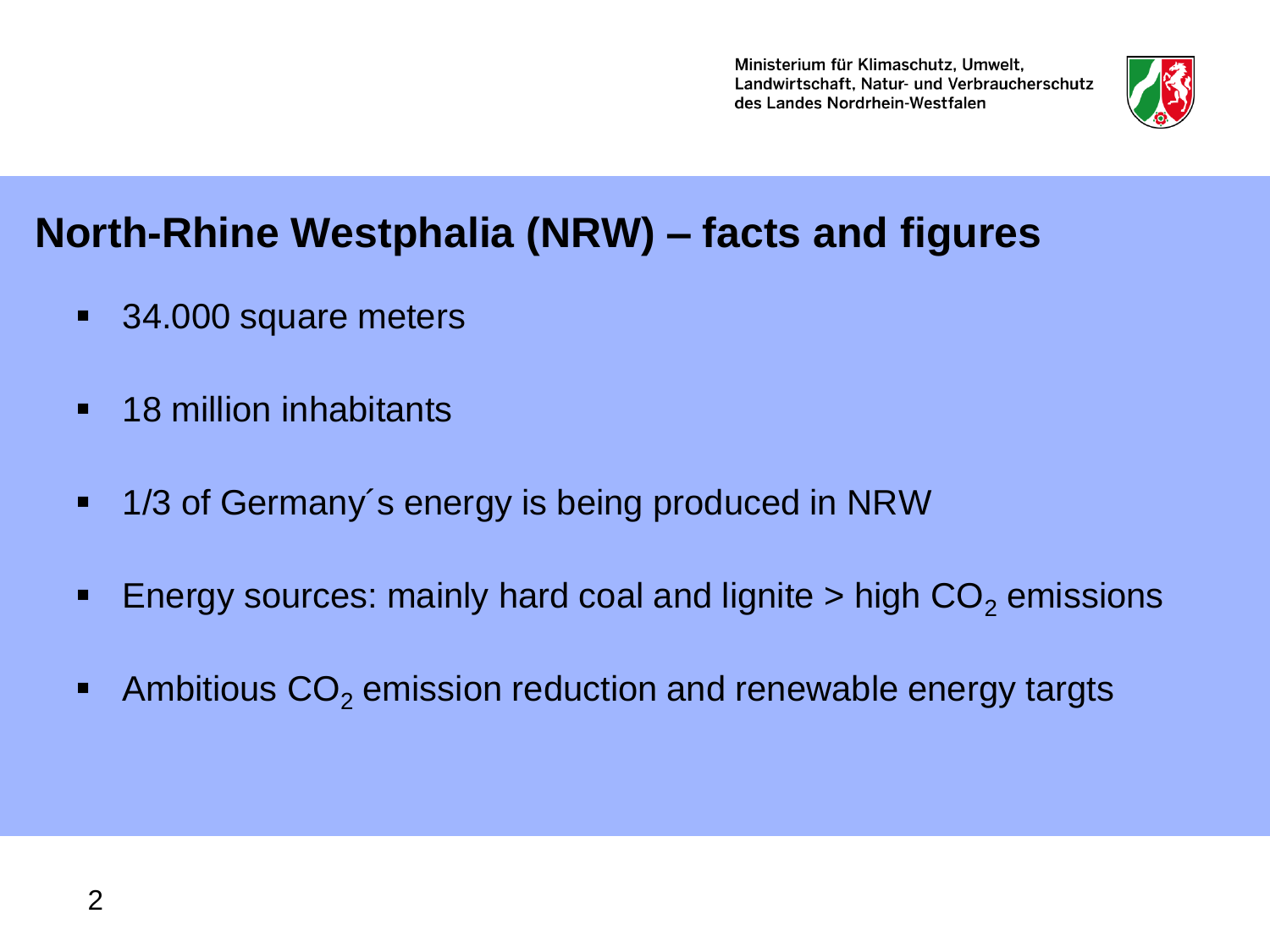

## **Climate Protection Act NRW**

- Came into force as of January 2013
- Sets the frame for climate mitigation and adaptation measures, defines targets
- **Targets** 
	- $\bullet$  CO<sub>2</sub> emissions reduction of 20% by 2020, 80 % by 2050, base year 1990
	- **Enhancing ressource and energy efficiency, energy savings and** deployment of renewable energy technologies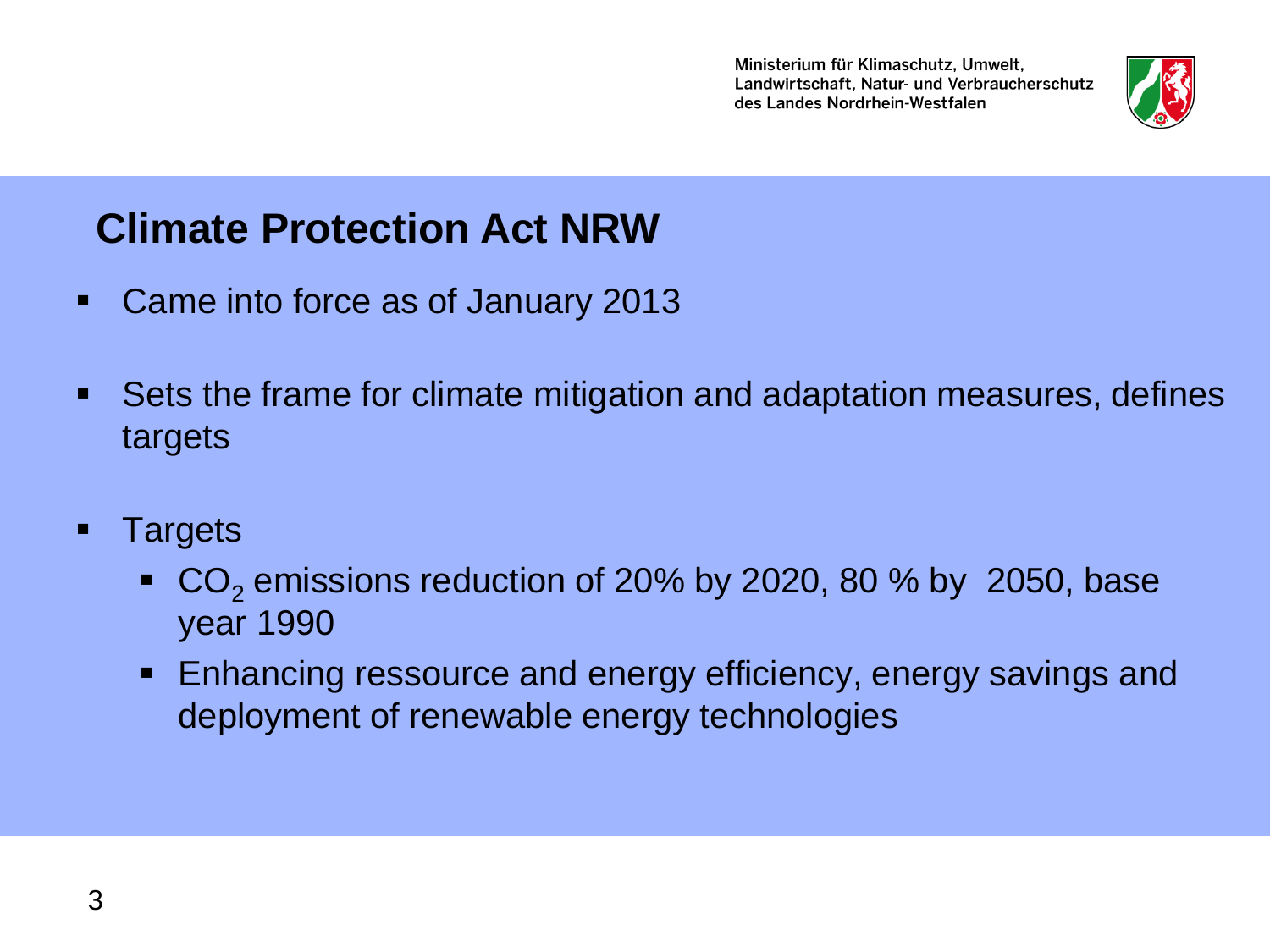

## **Climate Protection Plan NRW**

- **Implementation of the Climate Protection Act**
- Developed by NRW's State Government
- Topics: energy generation, industry and commerce, building sector, mobility, agriculture and forestry, private households
- Comprehensive participation process, involving representatives of leading companies, universities, administrations and civil society > online participation
- **Plan is currently in the procss of coordination**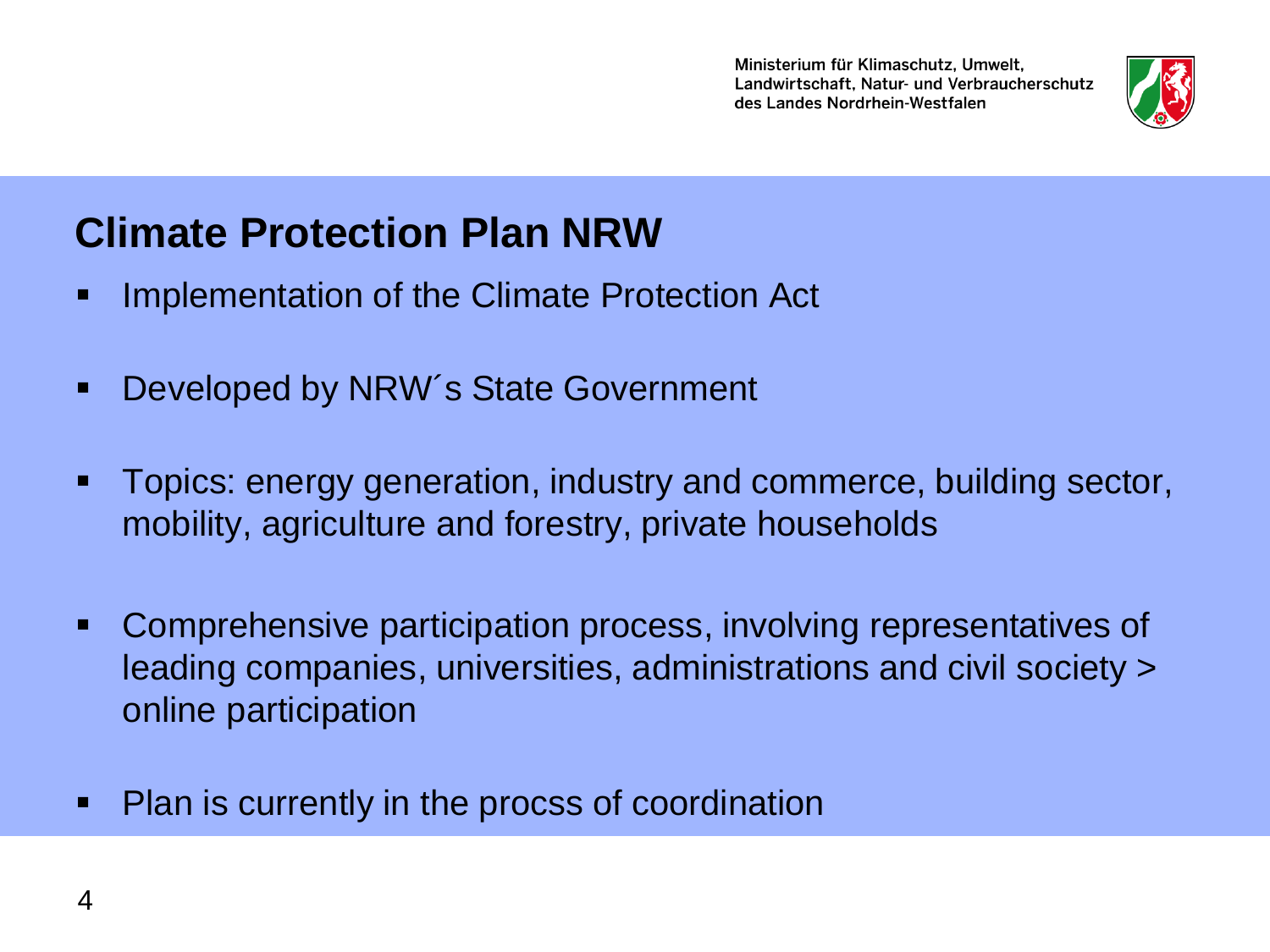

## **Renewable energy targtes NRW**

- In 2020 the share of wind energy in electricity generation shall be at least 15 %.
- **Until 2025 30 % of the electricity shall stem from renewable sources.**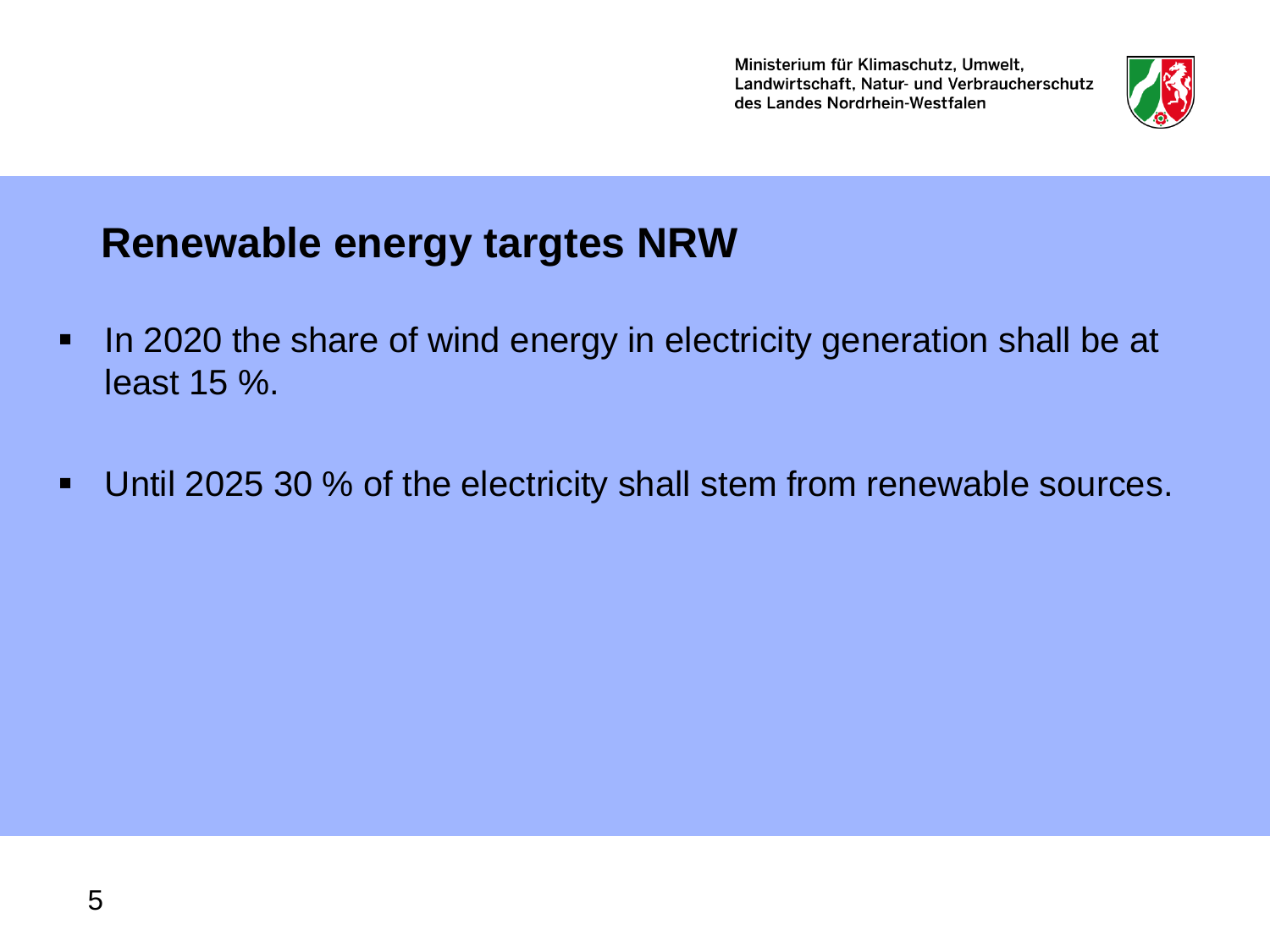

## **progres.nrw – programme for the rational use of energy, renewable energy and energy savings**

- Support programme consists of 6 components
- 1. Market introduction support for plant construction mainly
- 2. Innovation support for research and development
- 3. Combined heat and power support for CHP plants up to an installed capacity of 50 kWel
- 4. Energy consulting by Energy Agency NRW and Consumer Advice Centre NRW – information, individual consulting, seminars
- 5. European Energy Award management system for communal energy concepts, prize awarding for most successful concepts
- 6. Energy saver award for energy efficient households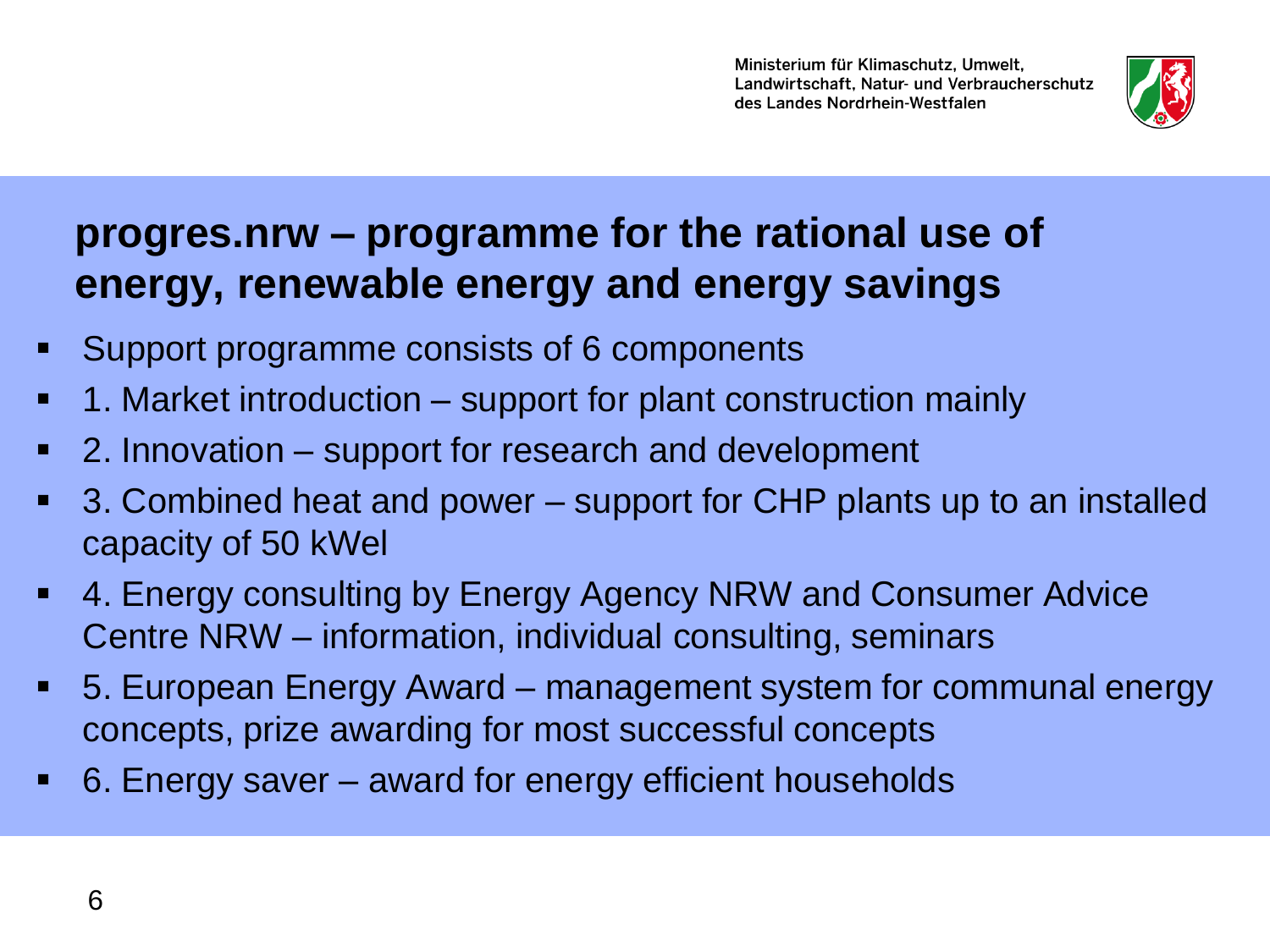

### **progres.nrw market introduction**

- Market introduction programme for energy efficiency and renewable energy technologies
- Financial contribution for plant construction, e.g. solar thermal, photovoltaic, hydro power, energy storage, passive houses – non repayable subsidy
- **Entitled for application are** 
	- **Private households, free lancer and companies in NRW**
	- Municipalities and associations of local authorities when qcting as responsible body for schools, kindergardens, scientific/social/cultural/charital institutions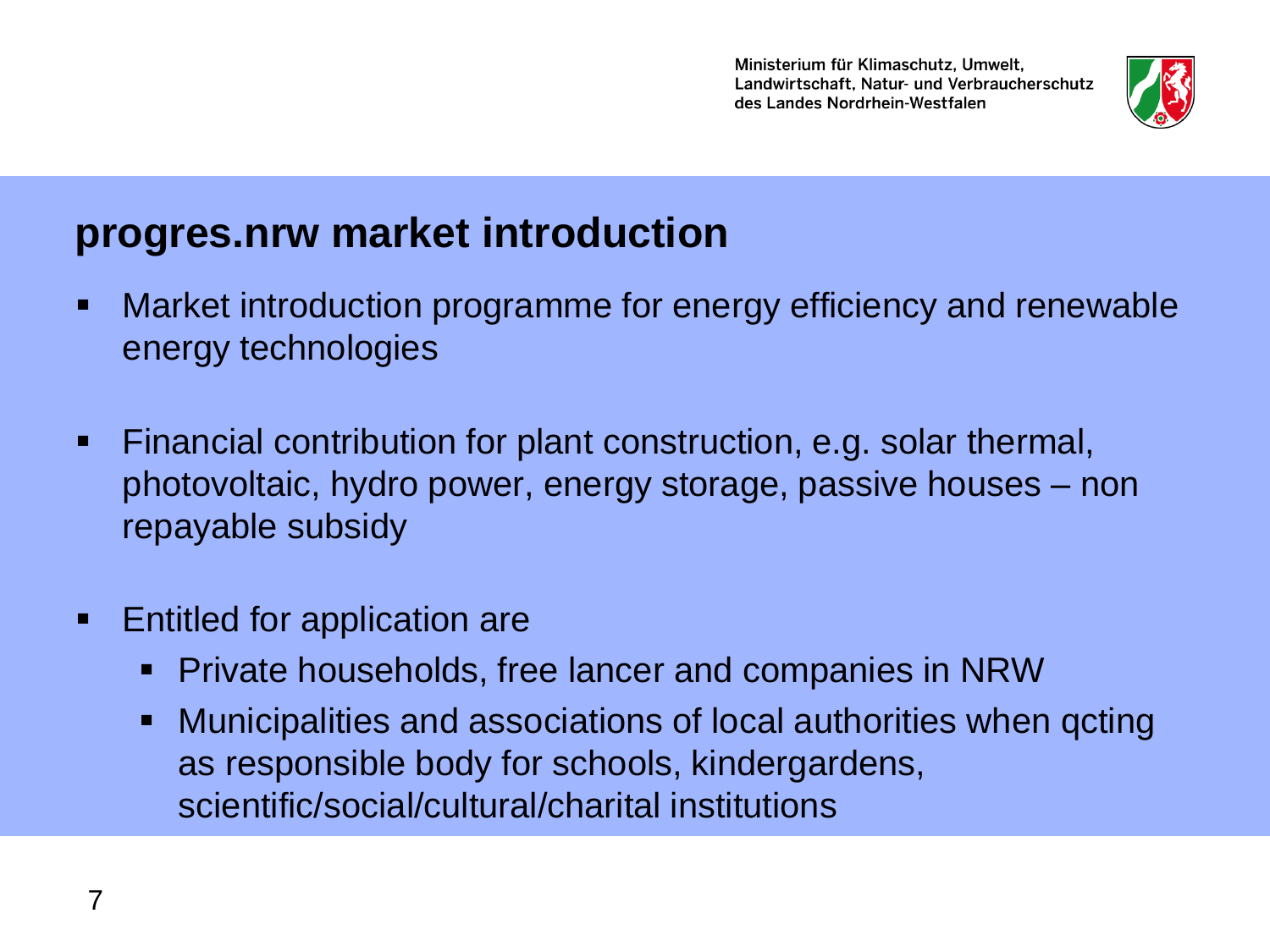

## **progres.nrw market introduction - prerequisits for funding**

- **Project in NRW**
- Planned measure may neither be mere repair or replacement, nor legally enforced or imposed by an authority – main example: measures under the "Renewable Energy Heat Act" are not entitled for funding
- **Application must be filed and decided upon before implementation,** permissions have to be filed with application
- **Implementation period usually 12 months**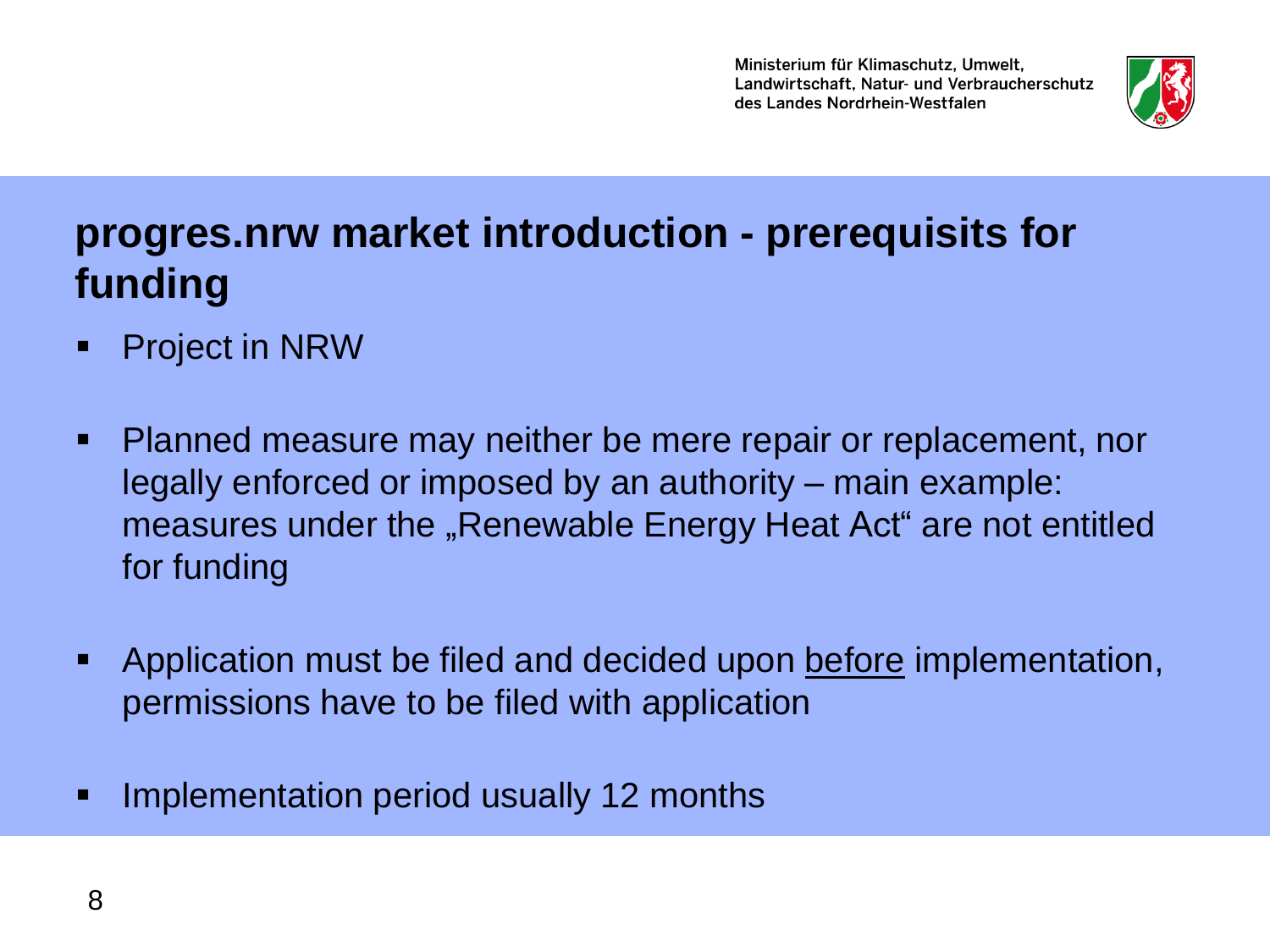Ministerium für Klimaschutz. Umwelt. Landwirtschaft, Natur- und Verbraucherschutz des Landes Nordrhein-Westfalen



## **Progres.nrw market introduction- funding of photovoltaic projects**

- Financial contribution: 500  $E/KWp$ , max. 10 kW per plant
- Limited circle of applicants only "multipliers" allowed, for example plants on
	- **Passive houses/3-liter-houses**
	- schools, kindergardens, scientific/religious/cultural/ social/athletic/charitable institutions
	- Façade integrated PV
- State of the art installation has to be proven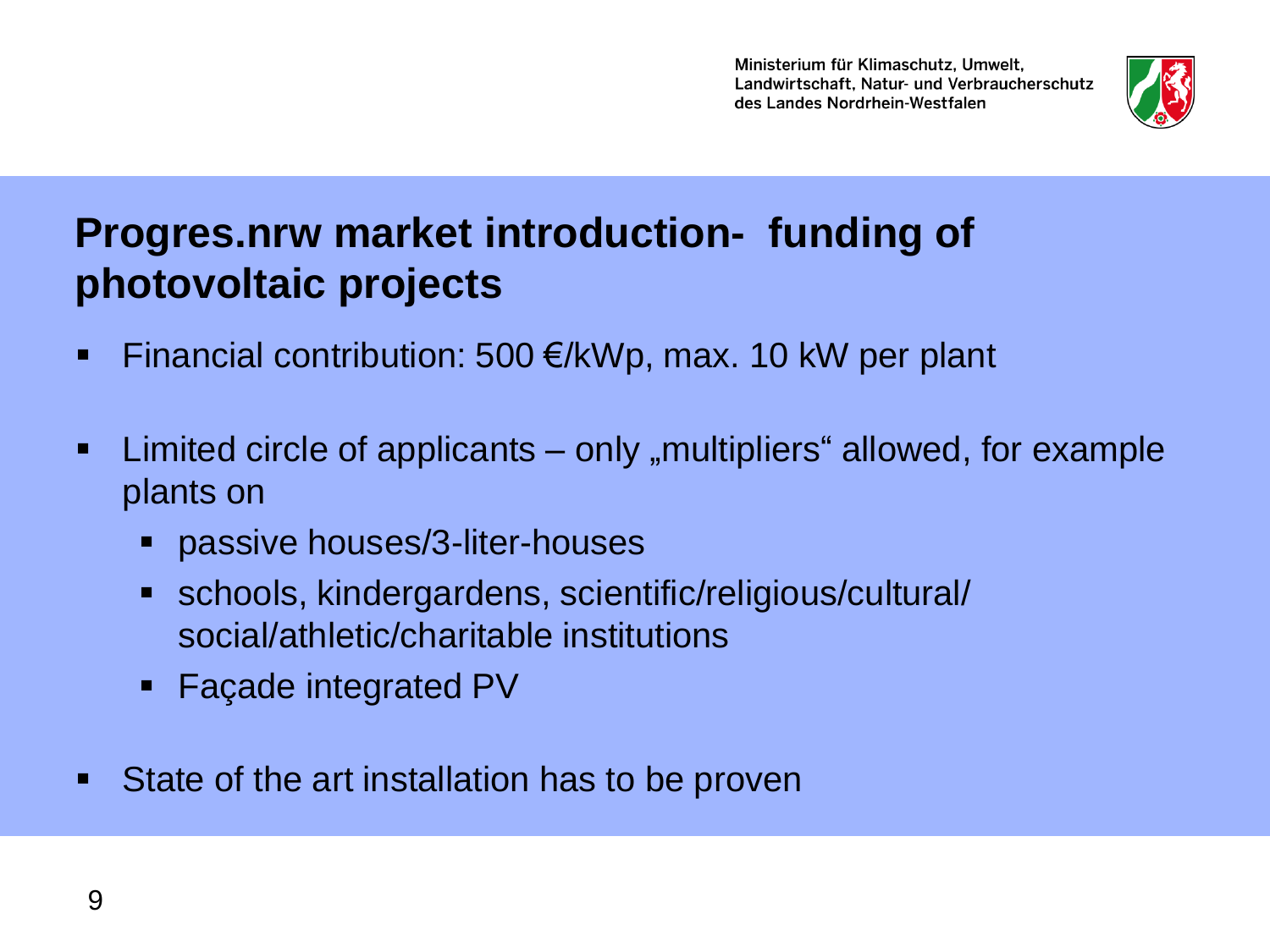

### **progres.nrw market introduction – facts and figures**

- Since 1987 support of more than 80.000 measures
- Support volume:  $\sim$  280 million  $\epsilon$
- Investment incited:  $\sim$  1.8 billion  $\epsilon$
- **Progres.nrw 2013:** 
	- $\sim$  8,500 measures supported, support volume  $\sim$  11.5 Mio.  $\in$
- **Progres.nrw 2014:** 
	- $\sim$  4.500 measures supported, support volume  $\sim$  9.5 Mio.  $\in$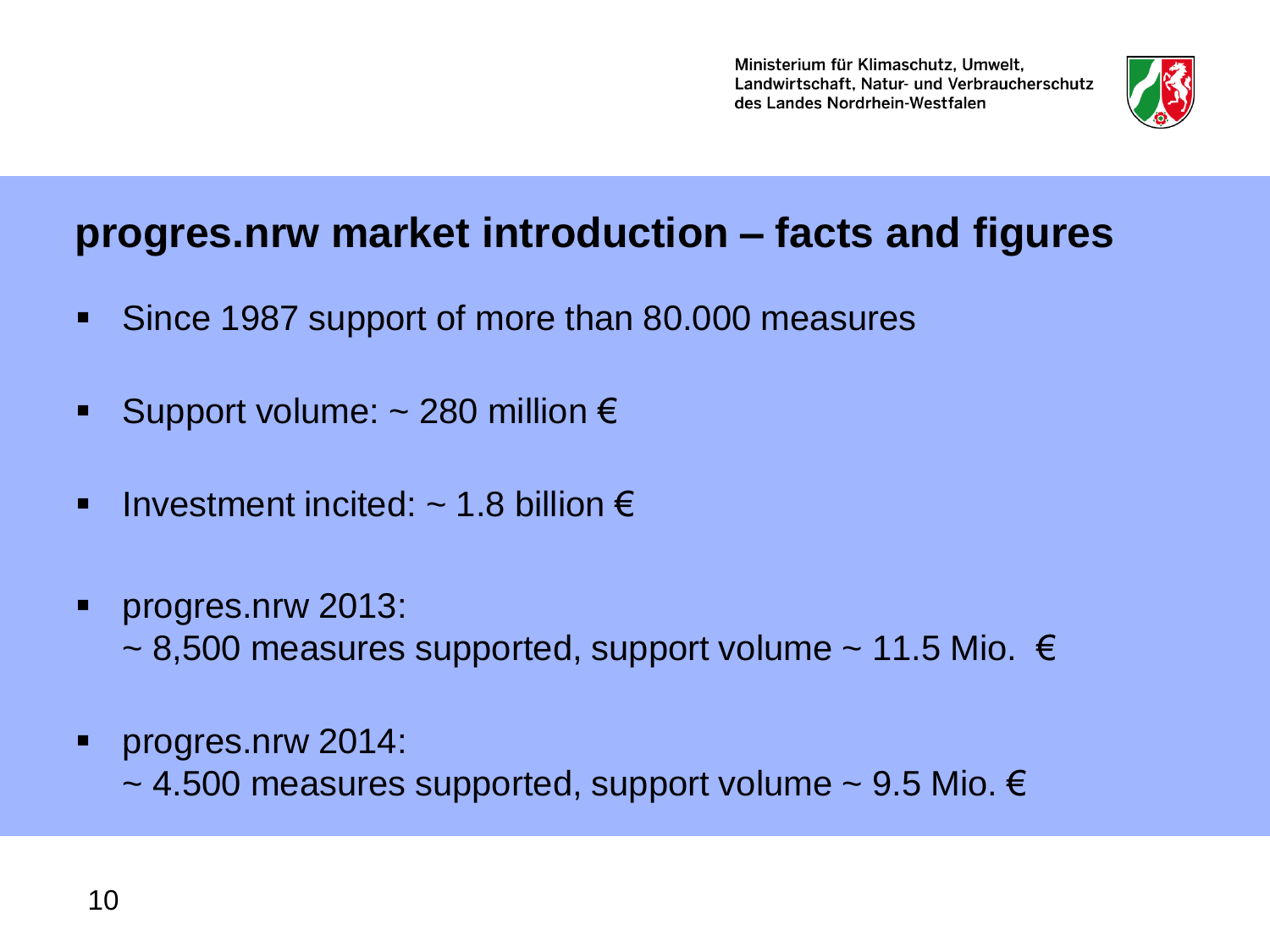Ministerium für Klimaschutz, Umwelt, Landwirtschaft, Natur- und Verbraucherschutz des Landes Nordrhein-Westfalen



#### **progres.nrw market introduction – support for PV**

| Programme       | <b>Amount of plants</b> | Inst. capacity | <b>Support volume</b> |
|-----------------|-------------------------|----------------|-----------------------|
| <b>RENI</b>     | 197                     | 34 kWp         | 1.8 Mio €             |
| $(1988 - 1993)$ |                         |                |                       |
| <b>REN II</b>   | 9,951                   | 50,000 kWp     | 68 Mio €              |
| $(1994 - 2006)$ |                         |                |                       |
| progres.nrw     | 1,799                   | 22,820 kWp     | 7.6 Mio $\epsilon$    |
| $(2007 - 2014)$ |                         |                |                       |
| <b>Total</b>    | 11,947                  | 72,854 kWp     | 77.4 Mio €            |